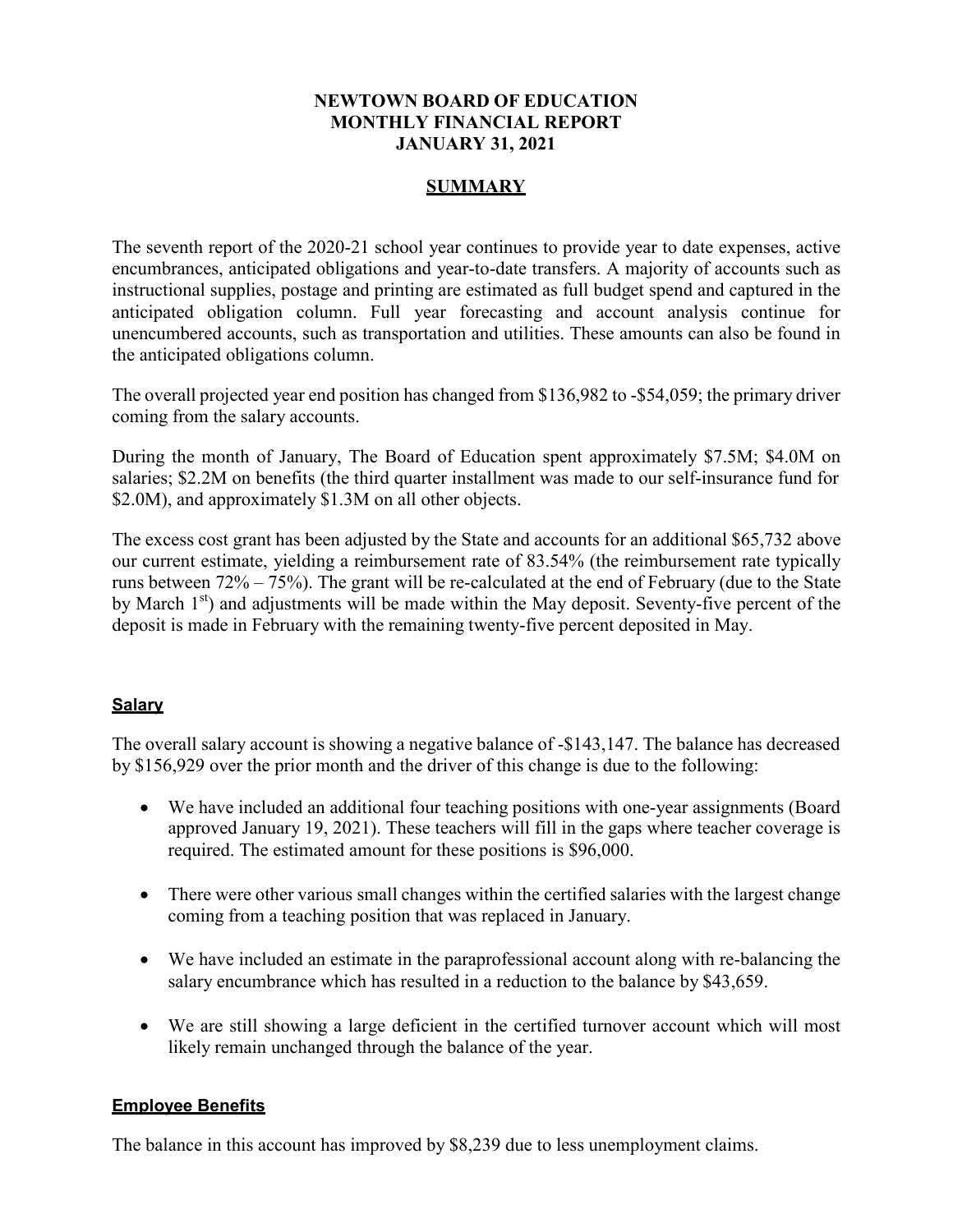# **Professional Services**

The balance in this account has changed by -\$1,780 due to an estimated increase in professional educational services.

## **Purchased Property Services**

These accounts contain costs such as building  $\&$  grounds contracted services, building site  $\&$ emergency repairs, equipment repairs and building equipment. Overall the change in these account resulted in a decrease of \$4,834.

### **Other Purchased Services**

The overall balance in these accounts was reduced by \$5,022.

- Out estimated balance in contracted services, primarily for the lunch program, has increased by \$38,193.
- Out of district tuition has decreased by -\$38,451
- Small changes in student & staff travel as well as communications resulted in -\$4,764.

## **Supplies**

The overall change in this account was a decrease of \$24,747; primarily coming from the purchase of additional plant supplies.

- We will continue to monitor these supplies and track all COVID related expenses.
- There was a small increase in the electricity balance as we continue to re-evaluate our virtual net metering credits on a monthly basis.

## **Property**

Slight changes in property & equipment as we continue to assess our needs in technology.

### **Emergency Repairs**

There were no emergency repairs for the month of January

Tanja Vadas Director of Business & Finance February 11, 2021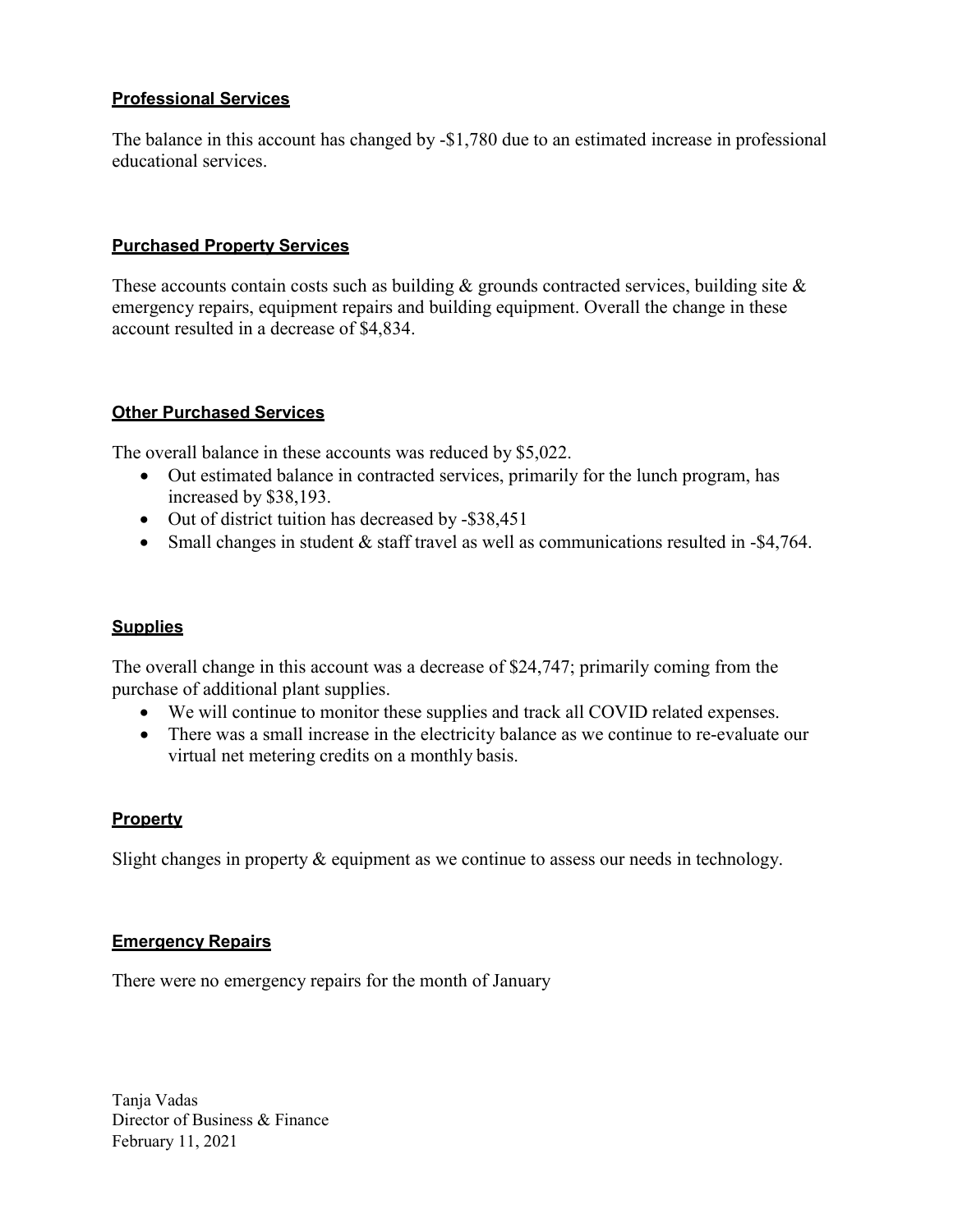### **FOR THE MONTH ENDING JANUARY 31, 2021 2020-21 BUDGET SUMMARY REPORT NEWTOWN BOARD OF EDUCATION**

| <b>OBJECT</b><br>CODE | <b>EXPENSE CATEGORY</b>          |    | <b>EXPENDED</b><br>2019 - 2020 |      | 2020 - 2021<br><b>APPROVED</b><br><b>BUDGET</b> | <b>YTD</b><br><b>TRANSFERS</b><br>2020 - 2021 |        | <b>CURRENT</b><br><b>BUDGET</b> | <b>YTD</b><br><b>EXPENDITURE</b> |        | <b>ENCUMBER</b> |        | <b>BALANCE</b>  | <b>ANTICIPATED</b><br><b>OBLIGATIONS</b> | <b>PROJECTED</b><br><b>BALANCE</b> | %<br><b>EXP</b> |
|-----------------------|----------------------------------|----|--------------------------------|------|-------------------------------------------------|-----------------------------------------------|--------|---------------------------------|----------------------------------|--------|-----------------|--------|-----------------|------------------------------------------|------------------------------------|-----------------|
|                       | <b>GENERAL FUND BUDGET</b>       |    |                                |      |                                                 |                                               |        |                                 |                                  |        |                 |        |                 |                                          |                                    |                 |
| 100                   | <b>SALARIES</b>                  |    | 49,586,526 \$                  |      | 51,044,554 \$                                   |                                               | $-$ \$ | 51,044,554 \$                   | 25,045,101 \$                    |        | 25,230,779 \$   |        | 768,674 \$      | 911,821 \$                               | (143, 147)                         | 100.28%         |
| 200                   | <b>EMPLOYEE BENEFITS</b>         |    |                                |      | $$11,126,524 \quad $11,435,283 \quad $$$        |                                               | $-$ \$ | 11,435,283 \$                   | 8,333,019 \$                     |        | 2,143,116 \$    |        | 959,147 \$      | 987,608 \$                               | (28, 460)                          | 100.25%         |
| 300                   | PROFESSIONAL SERVICES            | \$ | 659,940 \$                     |      | 751.382 \$                                      |                                               | $-$ \$ | 751.382 \$                      | 252,110 \$                       |        | 51,479 \$       |        | 447,792 \$      | 372,315 \$                               | 75,477                             | 89.95%          |
| 400                   | PURCHASED PROPERTY SERV.         | \$ | 2,304,638 \$                   |      | 1,884,463 \$                                    |                                               | - \$   | 1,884,463 \$                    | 1,057,367 \$                     |        | 421,267 \$      |        | 405,829 \$      | 428,373 \$                               | (22, 544)                          | 101.20%         |
| 500                   | <b>OTHER PURCHASED SERVICES</b>  | S. | 8,823,709 \$                   |      | 9,314,942 \$                                    |                                               | $-$ \$ | 9,314,942 \$                    | 5,182,913 \$                     |        | 4,397,014 \$    |        | $(264,985)$ \$  | $(455,804)$ \$                           | 190,819                            | 97.95%          |
| 600                   | <b>SUPPLIES</b>                  | \$ | 3,347,825 \$                   |      | 3,498,335 \$                                    |                                               | $-$ \$ | 3,498,335 \$                    | 1,879,304 \$                     |        | 197,456 \$      |        | 1,421,575 \$    | 1,297,208 \$                             | 124,367                            | 96.44%          |
| 700                   | <b>PROPERTY</b>                  | \$ | 831,904 \$                     |      | 549,402 \$                                      |                                               | $-$ \$ | 549,402 \$                      | 498,251 \$                       |        | 295,501 \$      |        | $(244, 350)$ \$ | $7,525$ \$                               | (251, 875)                         | 145.85%         |
| 800                   | <b>MISCELLANEOUS</b>             | \$ | 66,090 \$                      |      | 73,415 \$                                       |                                               | $-$ \$ | 73,415 \$                       | 56,191 \$                        |        | $2,853$ \$      |        | 14,371 \$       | 13,067 \$                                | 1,303                              | 98.22%          |
| 910                   | <b>SPECIAL ED CONTINGENCY</b>    | \$ |                                | $-5$ | 100,000 \$                                      |                                               | $-$ \$ | $100,000$ \$                    |                                  | $-$ \$ |                 | $-$ \$ | 100,000 \$      | $100,000$ \$                             | $\sim$                             | 100.00%         |
|                       | <b>TOTAL GENERAL FUND BUDGET</b> |    |                                |      | $$76,747,157$ $$78,651,776$ \$                  |                                               |        | $-$ \$ 78,651,776 \$            | 42,304,257 \$                    |        | 32,739,466 \$   |        | 3,608,053 \$    | $3,662,112$ \$                           | (54, 059)                          | 100.07%         |
| 900                   | <b>TRANSFER NON-LAPSING</b>      |    |                                |      |                                                 |                                               |        |                                 |                                  |        |                 |        |                 |                                          |                                    |                 |
|                       | <b>GRAND TOTAL</b>               |    | $$76,747,157$ \;               |      | 78,651,776 \$                                   |                                               |        | $-$ \$ 78,651,776 \$            | 42,304,257                       | - \$   | 32,739,466      | - \$   | 3,608,053 \$    | 3,662,112 \$                             | (54,059)                           | 100.07%         |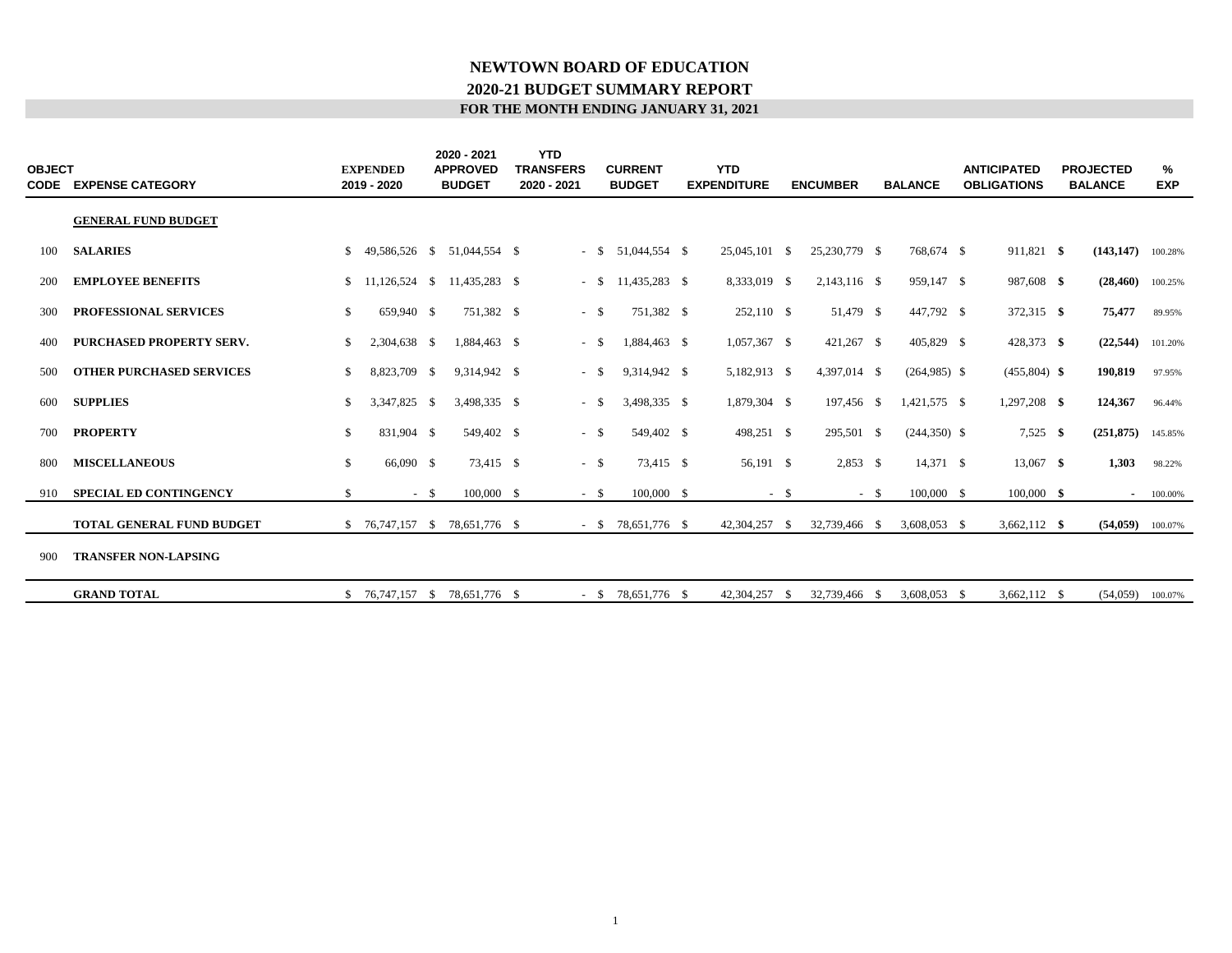| <b>OBJECT</b><br>CODE | <b>EXPENSE CATEGORY</b>                |              | <b>EXPENDED</b><br>2019 - 2020 |      | 2020 - 2021<br><b>APPROVED</b><br><b>BUDGET</b> | <b>YTD</b><br><b>TRANSFERS</b><br>2020 - 2021 |               | <b>CURRENT</b><br><b>BUDGET</b> | <b>YTD</b><br><b>EXPENDITURE</b> | <b>ENCUMBER</b> |      | <b>BALANCE</b>  |    | <b>ANTICIPATED</b><br><b>OBLIGATIONS</b> |      | <b>PROJECTED</b><br><b>BALANCE</b> | %<br><b>EXP</b> |
|-----------------------|----------------------------------------|--------------|--------------------------------|------|-------------------------------------------------|-----------------------------------------------|---------------|---------------------------------|----------------------------------|-----------------|------|-----------------|----|------------------------------------------|------|------------------------------------|-----------------|
| <b>100</b>            | <b>SALARIES</b>                        |              |                                |      |                                                 |                                               |               |                                 |                                  |                 |      |                 |    |                                          |      |                                    |                 |
|                       | <b>Administrative Salaries</b>         | \$           | 4.163.820                      | - \$ | 4,160,309 \$                                    | $11,430$ \$                                   |               | 4,171,739 \$                    | 2,461,653 \$                     | 1,706,026 \$    |      | $4,060$ \$      |    | $4,059$ \$                               |      |                                    | 100.00%         |
|                       | Teachers & Specialists Salaries        | \$           | 31.619.798 \$                  |      | 32,219,745 \$                                   | $(11,430)$ \$                                 |               | 32,208,315 \$                   | 15,114,687 \$                    | 17,449,766 \$   |      | $(356, 138)$ \$ |    | $12,620$ \$                              |      | (368, 758)                         | 101.14%         |
|                       | Early Retirement                       | \$           | 32,000 \$                      |      | 16,000 \$                                       | $\sim$                                        | - \$          | 16,000 S                        | 16,000 \$                        | $\sim$          | \$   |                 | -S | $\blacksquare$                           | - \$ | $\overline{\phantom{a}}$           | 100.00%         |
|                       | Continuing Ed./Summer School           | \$           | 92,408 \$                      |      | 93,096 \$                                       | $\sim$                                        | -\$           | 93,096 \$                       | 50,495 \$                        | 19,411 \$       |      | 23,190 \$       |    | $3,750$ \$                               |      | 19.440                             | 79.12%          |
|                       | Homebound & Tutors Salaries            | \$           | 88,213 \$                      |      | 185,336 \$                                      | $\sim$                                        | \$            | 185,336 \$                      | 32,246 \$                        | 11,785 \$       |      | 141,306 \$      |    | 138,702 \$                               |      | 2,603                              | 98.60%          |
|                       | <b>Certified Substitutes</b>           | \$           | 548,648 \$                     |      | 698,193 \$                                      | $\sim$                                        | -\$           | 698,193 \$                      | 355,414 \$                       | 318,110 \$      |      | 24,669 \$       |    | 166,220 \$                               |      | (141, 551)                         | 120.27%         |
|                       | Coaching/Activities                    | \$           | 643,256 \$                     |      | 656,571 \$                                      | $\sim$                                        | - \$          | 656,571 \$                      | 335,746 \$                       | $\sim$          | - \$ | 320,825 \$      |    | 287,423 \$                               |      | 33,401                             | 94.91%          |
|                       | Staff & Program Development            | \$           | 173,319 \$                     |      | 143,517 \$                                      | $\sim$                                        | -\$           | 143,517 \$                      | 91,635 \$                        | 28,729 \$       |      | $23,154$ \$     |    | 70,200 \$                                |      | (47,046)                           | 132.78%         |
|                       | <b>CERTIFIED SALARIES</b>              | \$           | 37,361,462 \$                  |      | 38,172,767 \$                                   | $\sim$ $-$                                    | \$            | 38,172,767 \$                   | 18,457,877 \$                    | 19,533,826 \$   |      | 181,065 \$      |    | 682,975 \$                               |      | (501,910)                          | 101.31%         |
|                       | Supervisors & Technology Salaries      | \$           | 917,739 \$                     |      | 945,154 \$                                      | 50,245 \$                                     |               | 995,399 \$                      | 605,821 \$                       | 386,819 \$      |      | 2,758 \$        |    | $9,252$ \$                               |      | (6, 494)                           | 100.65%         |
|                       | Clerical & Secretarial Salaries        | \$           | 2,310,741 \$                   |      | 2,362,981 \$                                    | $(69, 514)$ \$                                |               | 2,293,467 \$                    | 1,246,943 \$                     | 968,320 \$      |      | 78,204 \$       |    | 16,885 \$                                |      | 61,319                             | 97.33%          |
|                       | <b>Educational Assistants</b>          | \$           | 2,743,151 \$                   |      | 2,875,564 \$                                    | $\blacksquare$                                | -\$           | 2,875,564 \$                    | 1,300,906 \$                     | 1,384,527 \$    |      | 190,131 \$      |    | 17,947 \$                                |      | 172,184                            | 94.01%          |
|                       | Nurses & Medical Advisors              | \$           | 764,244 \$                     |      | 801,532 \$                                      | 58,592 \$                                     |               | 860.124 \$                      | 389,646 \$                       | 464,047 \$      |      | $6,430$ \$      |    | 12,500 \$                                |      | (6,070)                            | 100.71%         |
|                       | Custodial & Maint. Salaries            | \$           | 3,144,919 \$                   |      | 3,263,032 \$                                    | $\sim$                                        | -\$           | 3,263,032 \$                    | 1,801,155 \$                     | 1,364,190 \$    |      | 97,686 \$       |    | $20,694$ \$                              |      | 76,992                             | 97.64%          |
|                       | Non-Certied Adj & Bus Drivers Salaries | \$           | 22,043 \$                      |      | 81,607 \$                                       | $(56,022)$ \$                                 |               | 25,585 \$                       | $8,003$ \$                       | 19,549 \$       |      | $(1,967)$ \$    |    | 17,500 \$                                |      | (19, 467)                          | 176.09%         |
|                       | Career/Job Salaries                    | \$           | 117,954 \$                     |      | 183,209 \$                                      | $(32,281)$ \$                                 |               | 150,928 \$                      | $(9,944)$ \$                     | 88,659 \$       |      | 72,213 \$       |    | 11,000 \$                                |      | 61,213                             | 59.44%          |
|                       | <b>Special Education Svcs Salaries</b> | $\mathbb{S}$ | 1,224,685 \$                   |      | 1,355,856 \$                                    | 48,980 \$                                     |               | 1,404,836 \$                    | 666,896 \$                       | 713,214 \$      |      | $24,726$ \$     |    | $(49,201)$ \$                            |      | 73,927                             | 94.74%          |
|                       | Security Salaries & Attendance         | \$           | 594,071 \$                     |      | 621,957 \$                                      | $\sim$                                        | -\$           | 621,957 \$                      | 305,560 \$                       | 305,652 \$      |      | $10,744$ \$     |    | $\sim$                                   | \$   | 10,744                             | 98.27%          |
|                       | Extra Work - Non-Cert.                 | \$           | 141,823 \$                     |      | 115,447 \$                                      | $\sim$                                        | - \$          | 115,447 \$                      | 103,542 \$                       | $1,975$ \$      |      | 9,929 \$        |    | 21,448 \$                                |      | (11,519)                           | 109.98%         |
|                       | Custodial & Maint. Overtime            | \$           | 214,479 \$                     |      | 233,448 \$                                      | $\sim$                                        | -\$           | 233,448 \$                      | 167,829 \$                       |                 | -S   | 65,619 \$       |    | 122,000 \$                               |      | (56, 381)                          | 124.15%         |
|                       | Civic Activities/Park & Rec.           | \$           | 29,216 \$                      |      | 32,000 \$                                       | $\sim$                                        | -\$           | 32,000 \$                       | 866 \$                           | $\sim$          | \$   | $31,134$ \$     |    | 28,821 \$                                |      | 2,313                              | 92.77%          |
|                       | NON-CERTIFIED SALARIES                 | \$           | 12,225,064                     | - \$ | 12,871,787 \$                                   |                                               | <sup>\$</sup> | 12,871,787 \$                   | 6,587,225 \$                     | 5,696,953 \$    |      | 587,609 \$      |    | 228,846 \$                               |      | 358,763                            | 97.21%          |
|                       | <b>SUBTOTAL SALARIES</b>               | \$           | 49,586,526 \$                  |      | 51,044,554 \$                                   | $\sim$                                        | \$            | 51,044,554 \$                   | 25,045,101 \$                    | 25,230,779 \$   |      | 768,674 \$      |    | 911,821 \$                               |      | (143, 147)                         | 100.28%         |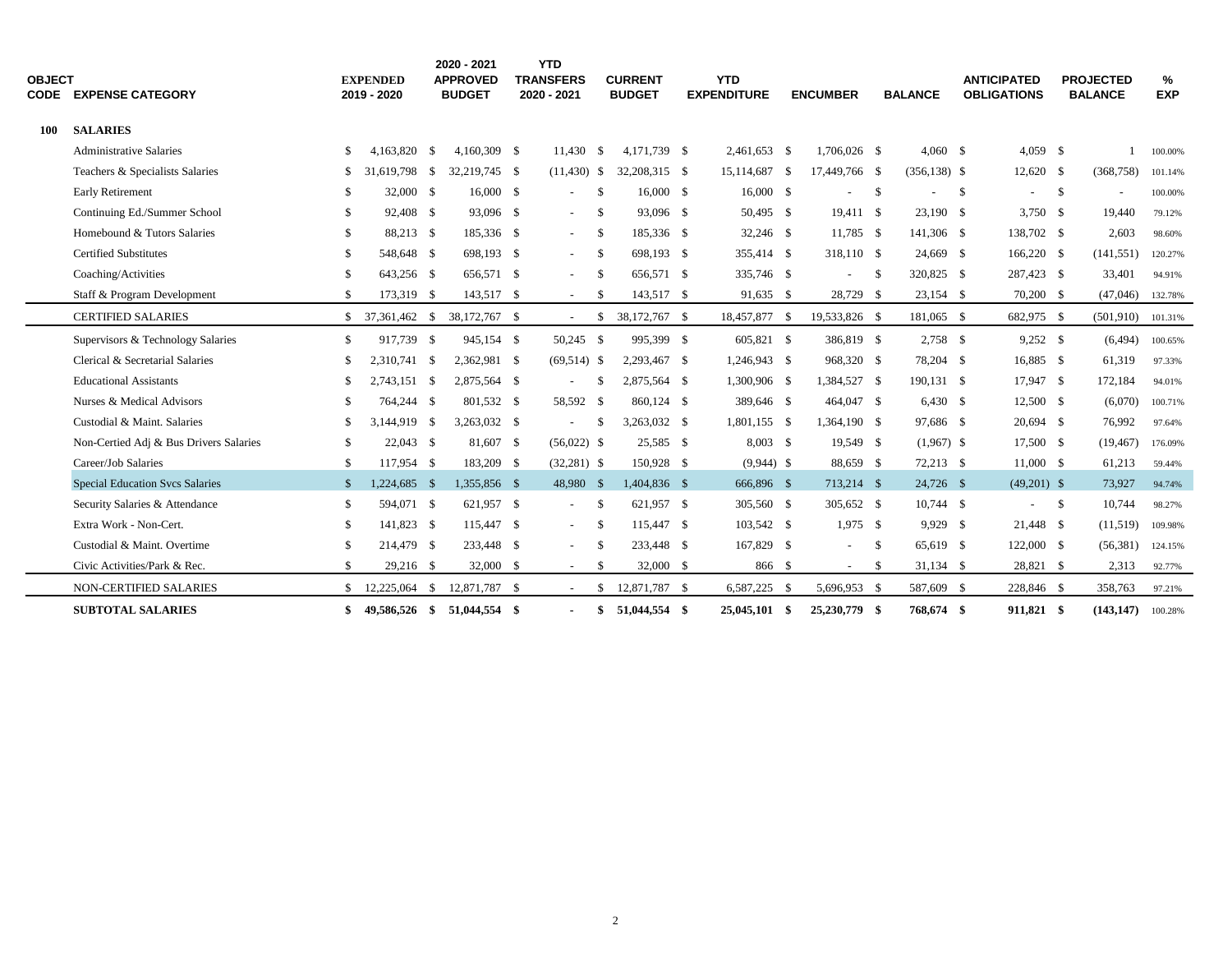| <b>OBJECT</b> |                                     |               | <b>EXPENDED</b> |      | 2020 - 2021<br><b>APPROVED</b> | <b>YTD</b><br><b>TRANSFERS</b> |     | <b>CURRENT</b> |     | <b>YTD</b>         |                     |      |                |      | <b>ANTICIPATED</b> |     | <b>PROJECTED</b>         | %          |
|---------------|-------------------------------------|---------------|-----------------|------|--------------------------------|--------------------------------|-----|----------------|-----|--------------------|---------------------|------|----------------|------|--------------------|-----|--------------------------|------------|
| <b>CODE</b>   | <b>EXPENSE CATEGORY</b>             |               | 2019 - 2020     |      | <b>BUDGET</b>                  | 2020 - 2021                    |     | <b>BUDGET</b>  |     | <b>EXPENDITURE</b> | <b>ENCUMBER</b>     |      | <b>BALANCE</b> |      | <b>OBLIGATIONS</b> |     | <b>BALANCE</b>           | <b>EXP</b> |
| 200           | <b>EMPLOYEE BENEFITS</b>            |               |                 |      |                                |                                |     |                |     |                    |                     |      |                |      |                    |     |                          |            |
|               | Medical & Dental Expenses           |               | 8.051.502       | - \$ | 8.289.180 \$                   | $\sim$                         |     | 8.289.180 \$   |     | 6,231,372 \$       | 2,036,568 \$        |      | 21,240 \$      |      | $21,240$ \$        |     | $\equiv$                 | 100.00%    |
|               | Life Insurance                      |               | 86,352 \$       |      | 86,760 \$                      | $\sim 100$                     | -\$ | 86,760 \$      |     | 50,625 \$          | $\sim$              | \$   | $36,135$ \$    |      | $36,135$ \$        |     | $\sim$                   | 100.00%    |
|               | FICA & Medicare                     |               | 1,523,488       | - \$ | 1,602,597 \$                   | $\sim$                         | -S  | 1,602,597 \$   |     | 813,490 \$         | $\sim 100$          | \$   | 789,107 \$     |      | 789,107 \$         |     | $\sim$                   | 100.00%    |
|               | Pensions                            |               | 863,104 \$      |      | 913.394 \$                     | $\sim$                         | -S  | 913.394 \$     |     | 827,916 \$         | 500 \$              |      | 84.978 \$      |      | 84,978 \$          |     | $\sim$                   | 100.00%    |
|               | Unemployment & Employee Assist.     |               | 122,970 \$      |      | 82,000 \$                      | $\sim$                         | -\$ | 82,000 \$      |     | 69,460 \$          | $\omega_{\rm{max}}$ | - \$ | 12,540 \$      |      | 41,000 \$          |     | (28, 460)                | 134.71%    |
|               | <b>Workers Compensation</b>         |               | 479,108         | - \$ | 461,352 \$                     | $\sim$                         | -\$ | 461,352 \$     |     | 340,155 \$         | 106,049 \$          |      | 15,148 \$      |      | 15,148 \$          |     | $\sim$                   | 100.00%    |
|               | <b>SUBTOTAL EMPLOYEE BENEFITS</b>   |               | \$11,126,524    | -\$  | 11,435,283 \$                  |                                |     | 11,435,283 \$  |     | 8,333,019 \$       | 2,143,116 \$        |      | 959,147 \$     |      | 987,608 \$         |     | (28, 460)                | 100.25%    |
|               |                                     |               |                 |      |                                |                                |     |                |     |                    |                     |      |                |      |                    |     |                          |            |
| 300           | PROFESSIONAL SERVICES               |               |                 |      |                                |                                |     |                |     |                    |                     |      |                |      |                    |     |                          |            |
|               | <b>Professional Services</b>        | -\$           | 500,341 \$      |      | 559,102 \$                     | $\sim$                         | -\$ | 559,102 \$     |     | 195,440 \$         | 47,595 \$           |      | 316,067 \$     |      | 302,861 \$         |     | 13,206                   | 97.64%     |
|               | Professional Educational Serv.      | <sup>\$</sup> | 159,599 \$      |      | 192,280 \$                     | $\sim 100$                     | -\$ | 192,280 \$     |     | 56,670 \$          | 3,884 \$            |      | 131,726 \$     |      | 69,454 \$          |     | 62,272                   | 67.61%     |
|               | SUBTOTAL PROFESSIONAL SERV.         | \$            | 659,940 \$      |      | 751,382 \$                     | $\sim$                         | \$  | 751,382 \$     |     | $252,110$ \$       | 51,479 \$           |      | 447,792 \$     |      | 372,315 \$         |     | 75,477                   | 89.95%     |
|               |                                     |               |                 |      |                                |                                |     |                |     |                    |                     |      |                |      |                    |     |                          |            |
| 400           | PURCHASED PROPERTY SERV.            |               |                 |      |                                |                                |     |                |     |                    |                     |      |                |      |                    |     |                          |            |
|               | Buildings & Grounds Contracted Svc. | -\$           | 716,095 \$      |      | 664,859 \$                     | $\sim$                         | -\$ | 664,859 \$     |     | 424,255 \$         | 167,018 \$          |      | 73,586 \$      |      | 83,463 \$          |     | (9,877)                  | 101.49%    |
|               | Utility Services - Water & Sewer    |               | 134,403 \$      |      | 146,945 \$                     | $\sim 10$                      | -\$ | 146,945 \$     |     | 66,190 \$          | $\sim$              | \$   | 80,755 \$      |      | 82,755 \$          |     | (2,000)                  | 101.36%    |
|               | Building, Site & Emergency Repairs  |               | 503,227 \$      |      | 460,850 \$                     | $\sim$ $-$                     | -\$ | 460,850 \$     |     | 279,494 \$         | 88,134 \$           |      | 93,223 \$      |      | 118,712 \$         |     | (25, 489)                | 105.53%    |
|               | <b>Equipment Repairs</b>            |               | 283,175 \$      |      | 351,506 \$                     | $\sim$                         | -S  | 351,506 \$     |     | 150,670 \$         | 72,042 \$           |      | 128,794 \$     |      | 112,008 \$         |     | 16,787                   | 95.22%     |
|               | Rentals - Building & Equipment      |               | 268,547 \$      |      | 260,303 \$                     | $\sim$                         | -S  | 260,303 \$     |     | 136,759 \$         | 94,073 \$           |      | 29,471 \$      |      | 31,435 \$          |     | (1,964)                  | 100.75%    |
|               | Building & Site Improvements        |               | 399,191 \$      |      | $\sim$                         | \$<br>$\sim$                   | -\$ | $\blacksquare$ | -\$ | $\blacksquare$     | \$<br>$\sim$        | \$   | $\sim$         | - \$ | $\sim$             | -\$ | $\overline{\phantom{a}}$ |            |
|               | <b>SUBTOTAL PUR. PROPERTY SERV.</b> |               | 2,304,638       | - \$ | 1,884,463 \$                   |                                |     | 1,884,463 \$   |     | $1,057,367$ \$     | 421,267 \$          |      | 405,829 \$     |      | 428,373 \$         |     | (22, 544)                | 101.20%    |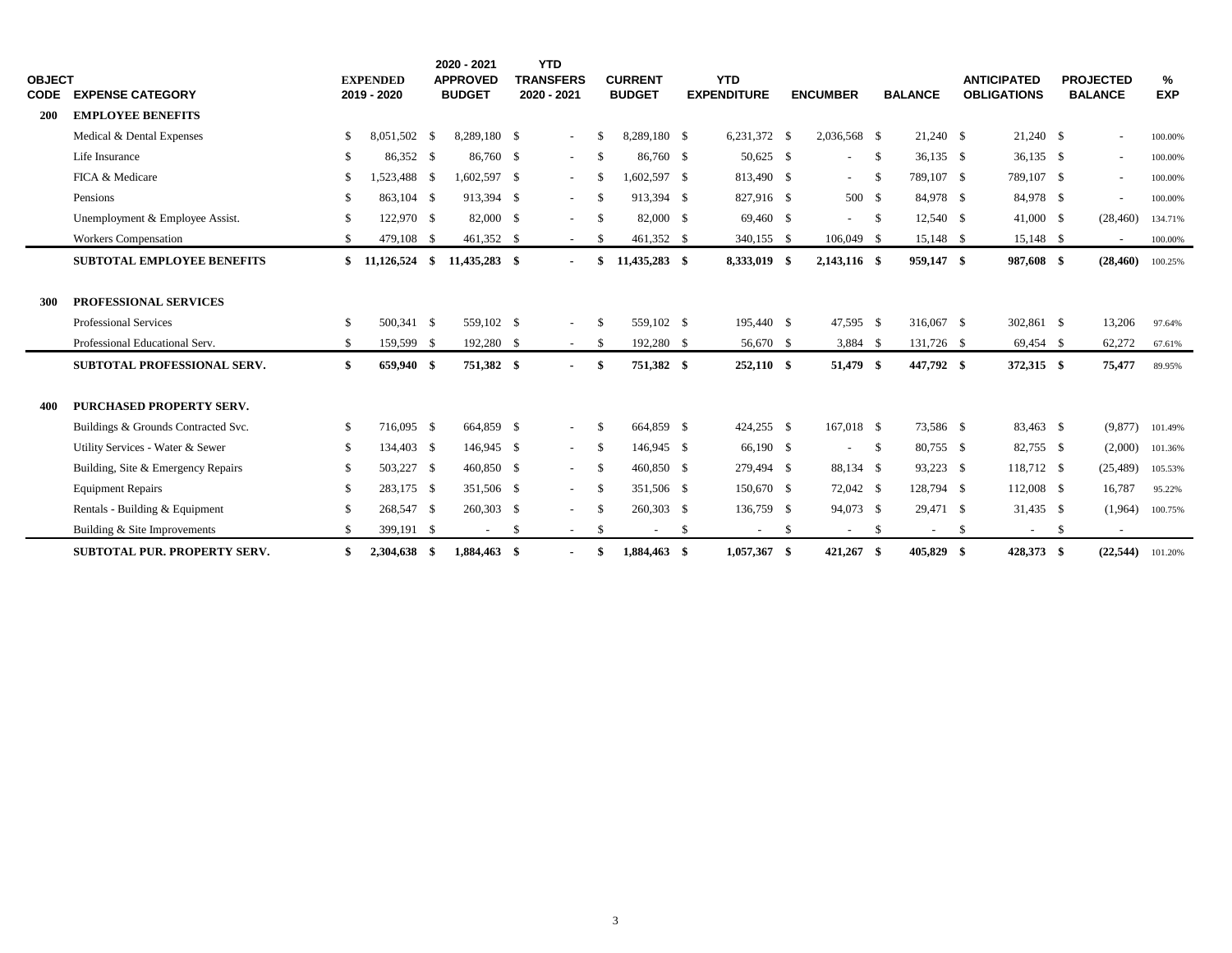| <b>OBJECT</b><br>CODE | <b>EXPENSE CATEGORY</b>               |              | <b>EXPENDED</b><br>2019 - 2020 | 2020 - 2021<br><b>APPROVED</b><br><b>BUDGET</b> |      | <b>YTD</b><br><b>TRANSFERS</b><br>2020 - 2021 |               | <b>CURRENT</b><br><b>BUDGET</b> | <b>YTD</b><br><b>EXPENDITURE</b> | <b>ENCUMBER</b>  |     | <b>BALANCE</b>   | <b>ANTICIPATED</b><br><b>OBLIGATIONS</b> | <b>PROJECTED</b><br><b>BALANCE</b> | %<br><b>EXP</b> |  |
|-----------------------|---------------------------------------|--------------|--------------------------------|-------------------------------------------------|------|-----------------------------------------------|---------------|---------------------------------|----------------------------------|------------------|-----|------------------|------------------------------------------|------------------------------------|-----------------|--|
| 500                   | <b>OTHER PURCHASED SERVICES</b>       |              |                                |                                                 |      |                                               |               |                                 |                                  |                  |     |                  |                                          |                                    |                 |  |
|                       | <b>Contracted Services</b>            | \$           | 750,419 \$                     | 669.215 \$                                      |      | $\sim$                                        | <sup>\$</sup> | 669.215 \$                      | $601.165$ \$                     | 55,172 \$        |     | 12,878 \$        | 249,367 \$                               | (236, 489)                         | 135.34%         |  |
|                       | <b>Transportation Services</b>        | \$           | 3,827,061 \$                   | 4,457,135 \$                                    |      | $\sim 100$                                    | -S            | 4,457,135 \$                    | 1,996,726 \$                     | 1,694,746 \$     |     | 765,663 \$       | 445,894 \$                               | 319,769                            | 92.83%          |  |
|                       | Insurance - Property & Liability      | \$           | 378,323 \$                     | 378,032 \$                                      |      | $\sim 100$                                    | - \$          | 378,032 \$                      | 301,786 \$                       | 80,007 \$        |     | $(3,760)$ \$     | 284 \$                                   | (4,044)                            | 101.07%         |  |
|                       | Communications                        | \$           | 142,944 \$                     | 146,872 \$                                      |      | $\sim$                                        | -\$           | 146,872 \$                      | 80,917 \$                        | 91,902 \$        |     | $(25,946)$ \$    | $(24,851)$ \$                            | (1,095)                            | 100.75%         |  |
|                       | <b>Printing Services</b>              | \$           | 24,637 \$                      | 31,040 \$                                       |      | $\sim$                                        | <sup>S</sup>  | 31,040 \$                       | 4,731 \$                         | 5,493 \$         |     | 20,816 \$        | 20,816 \$                                | $\overline{\phantom{a}}$           | 100.00%         |  |
|                       | Tuition - Out of District             | $\mathbb{S}$ | 3,527,920 \$                   | 3,399,851 \$                                    |      | $\sim 100$                                    | $\mathbf{\$}$ | 3,399,851 \$                    | 2,165,079 \$                     | 2,367,827        | -\$ | $(1,133,055)$ \$ | $(1,195,965)$ \$                         | 62,910                             | 98.15%          |  |
|                       | Student Travel & Staff Mileage        | \$           | 172,406 \$                     | 232,797                                         | - \$ | $\sim$                                        | -\$           | 232,797                         | \$<br>32,510 \$                  | 101,868 \$       |     | 98,419 \$        | 48,651 \$                                | 49,768                             | 78.62%          |  |
|                       | <b>SUBTOTAL OTHER PURCHASED SERV.</b> | \$           | 8,823,709 \$                   | 9,314,942 \$                                    |      | $\sim$                                        | \$            | 9,314,942 \$                    | 5,182,913 \$                     | 4,397,014 \$     |     | $(264,985)$ \$   | $(455,804)$ \$                           | 190,819                            | 97.95%          |  |
| 600                   | <b>SUPPLIES</b>                       |              |                                |                                                 |      |                                               |               |                                 |                                  |                  |     |                  |                                          |                                    |                 |  |
|                       | Instructional & Library Supplies      | \$           | 805,612 \$                     | 801,275 \$                                      |      | $\sim 100$                                    | - \$          | 801,275 \$                      | 462,831 \$                       | 104,199 \$       |     | 234,245 \$       | 240,957 \$                               | (6,713)                            | 100.84%         |  |
|                       | Software, Medical & Office Supplies   | \$           | 212,777 \$                     | 221,701 \$                                      |      | $\sim 100$                                    | -\$           | 221,701 \$                      | 98,581 \$                        | 36,127 \$        |     | 86,994 \$        | 90,278 \$                                | (3,284)                            | 101.48%         |  |
|                       | <b>Plant Supplies</b>                 | \$           | 423,659 \$                     | 356,400 \$                                      |      | $\sim$                                        | -\$           | 356,400 \$                      | 379,295 \$                       | 52,907 \$        |     | $(75,802)$ \$    | 94,839 \$                                | (170, 641)                         | 147.88%         |  |
|                       | Electric                              | \$           | $164,615$ \$                   | 1,228,072 \$                                    |      | $\sim 100$                                    | -S            | 1,228,072 \$                    | 581,324 \$                       | $\sim$           | -\$ | 646,748 \$       | 346,748 \$                               | 300,000                            | 75.57%          |  |
|                       | Propane & Natural Gas                 | \$           | 347,253 \$                     | 431,350 \$                                      |      | $\sim$ 10 $\pm$                               | <sup>\$</sup> | 431,350 \$                      | 150,514 \$                       | $\sim 100$       | -\$ | 280,836 \$       | 262,336 \$                               | 18,500                             | 95.71%          |  |
|                       | Fuel Oil                              | \$           | 76,257 \$                      | 63,000 \$                                       |      | $\sim$                                        | - \$          | 63,000 \$                       | 24,619 \$                        | $\sim$ 100 $\mu$ | \$  | 38,381 \$        | 38,381 \$                                | $\overline{\phantom{a}}$           | 100.00%         |  |
|                       | Fuel for Vehicles & Equip.            | \$           | 122,159 \$                     | 205,031 \$                                      |      | $\sim$                                        | -\$           | 205,031 \$                      | 65,709 \$                        | $\sim$           | -\$ | 139,322 \$       | 89,478 \$                                | 49,844                             | 75.69%          |  |
|                       | Textbooks                             | \$.          | 195,495 \$                     | 191,506 \$                                      |      | $\sim$                                        | -S            | 191,506 \$                      | 116,431 \$                       | $4,223$ \$       |     | 70,853 \$        | 134,191 \$                               | (63, 338)                          | 133.07%         |  |
|                       | <b>SUBTOTAL SUPPLIES</b>              | \$           | 3,347,825 \$                   | 3,498,335 \$                                    |      | $\equiv$                                      | \$            | 3,498,335 \$                    | 1,879,304 \$                     | 197,456 \$       |     | 1,421,575 \$     | 1,297,208 \$                             | 124,367                            | 96.44%          |  |